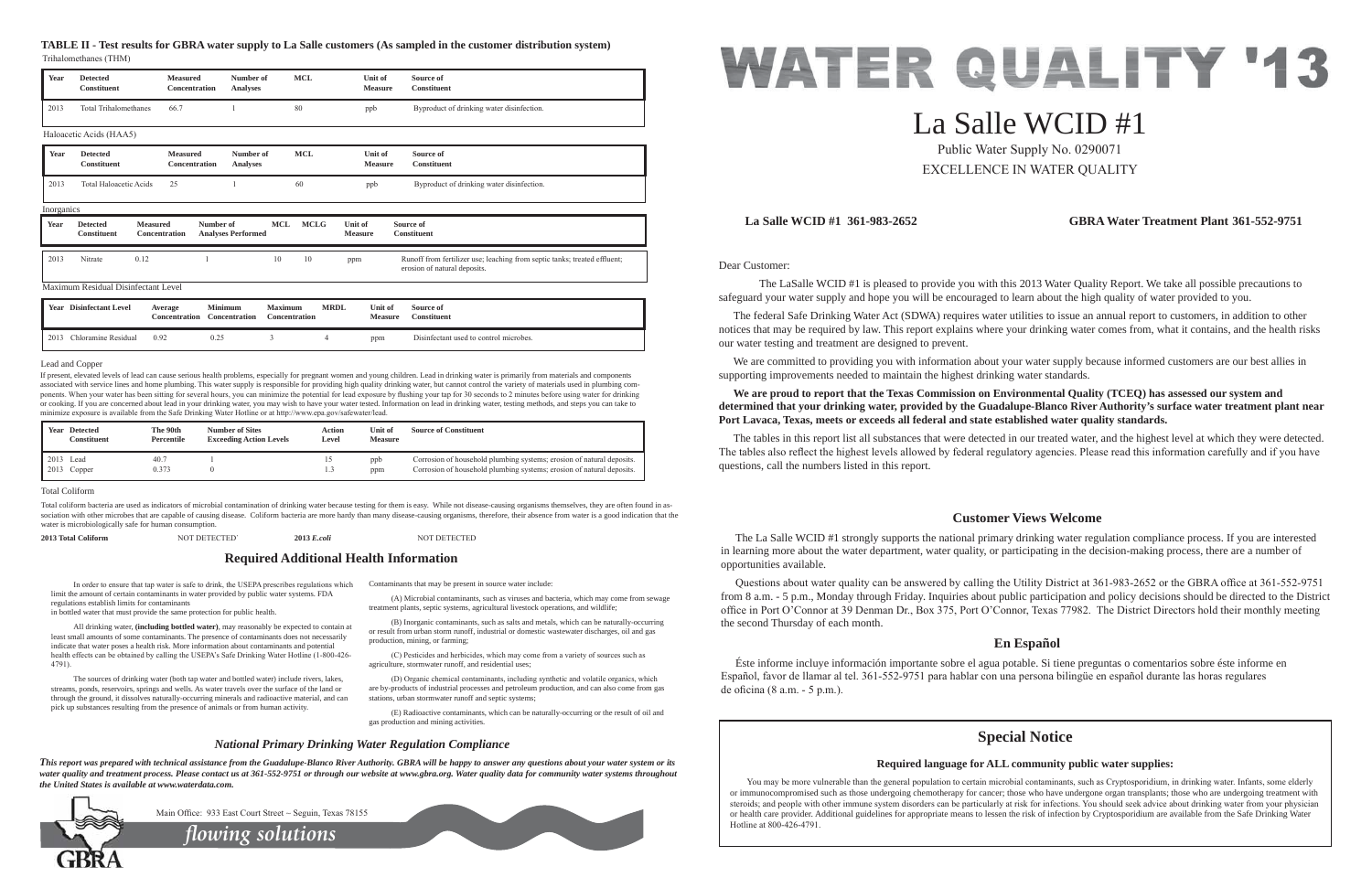# **Where Do We Get Our Drinking Water?**

The La Salle WCID #1 receives its water from surface water diverted from the Guadalupe River and treated at the Port Lavaca Water Treatment Plant, operated by the Guadalupe-Blanco River Authority (GBRA).

 A Source Water Susceptibility Assessment for your drinking water source(s) is currently being updated by TCEQ. This information describes the susceptibility and types of constituents that may come into contact with your drinking water source based on human activities and natural conditions. The information contained in the assessment allows us to focus source water protection strategies. For more information about your sources of water, please refer to the Source Water Assessment Viewer available at the following URL: http://gis3.tceq.state.tx.us/swav/Controller/index.jsp?wtrsrc=. Further details about sources and source water assessments are available in Drinking Water Watch at the following URL: http://dww.tcea.texas.gov/DWW/

Trained operators monitor and test the water, including the addition of fluoride and chloramine, to ensure that our water meets or exceeds all state and federal drinking water standards. The treated water is delivered to the system's ground storage tank and delivered through its distribution system to you. For information on the treatment of your drinking water and water quality protection efforts contact the GBRA Port Lavaca Water Treatment Plant at 361-552-9751.

Maximum Contaminant Level (MCL) - the highest level of the contaminant allowed in drinking water. MCLs are set as close to the MCLGs as feasible using the best available treatment technology.

# **What We Found**

The following tables list the contaminants that have been found in your drinking water. USEPA requires water systems to test for more than 97 contaminants. The column

marked "Highest Level at Any Sampling Point" shows the highest test results during the year. The "Source of Constituent" column shows where this substance usually originates. DEFINITIONS:

**Maximum Contaminant Level Goal (MCLG)** - the level of a contaminant in drinking water below which there is no known or expected health risk. MCLGs allow for a margin of safety.

**Action Level (AL)** - the concentration of a contaminant which, if exceeded, triggers treatment or other requirements that a water system must follow.

**NTU** - Nephelometric Turbidity Units.

ppm - parts per million, or milligrams per liter (mg/L).

ppb - parts per billion, or micrograms per liter (ug/L).

**MRDL** - Maximum Residual Disinfection Level.

**ND** - Not Detected

**NA** - Not Applicable

# LCR - Lead/Copper Rule

| Year | <b>Detected</b><br><b>Constituent</b> | <b>Measured</b><br><b>Concentration</b> | Number of<br><b>Analyses Performed</b> | MCL | <b>MCLG</b>  | Unit of<br><b>Measure</b> | Source of<br><b>Constituent</b>                                                                           |
|------|---------------------------------------|-----------------------------------------|----------------------------------------|-----|--------------|---------------------------|-----------------------------------------------------------------------------------------------------------|
| 2013 | Barium                                | 0.0877                                  |                                        |     |              | ppm                       | Discharge of drilling wastes; erosion of natural deposits.                                                |
| 2013 | Fluoride                              | 0.53                                    |                                        | 4   | 4            | ppm                       | Erosion of natural deposits; water additive which promotes strong teeth;<br>runoff from fertilizer use.   |
| 2013 | Nitrate                               | $0.5 - 0.78$                            |                                        | 10  | 10           | ppm                       | Runoff from fertilizer use; leaching from septic tanks; treated effluent;<br>erosion of natural deposits. |
| 2013 | Chromium                              | <b>ND</b>                               |                                        | 100 | 100          | ppb                       | Discharge from steel and pulp mills; erosion of natural deposits.                                         |
| 2011 | Gross Beta<br>Emitters                | 4.8                                     |                                        | 50  | $\mathbf{0}$ | pCi/l                     | Decay of mineral and man-made deposits.                                                                   |

Organics Nitrate Advisory - Nitrate in drinking water at levels above 10 ppm is a health risk for infants of less than six months of age. High nitrate levels in drinking water can cause blue baby syndrome. Nitrate levels may rise quickly for short periods of time because of rainfall or agricultural activity. If you are caring for an infant you should ask advice from your health care provider.

Secondary and Other Constituents Not Regulated No associated adverse health effects

| Year | <b>Constituent</b>            | <b>Measured</b><br>Concentration | Number of<br><b>Analyses</b> | <b>MCL</b> | Unit of<br><b>Measure</b> | Source of<br><b>Constituent</b>                                                                            |
|------|-------------------------------|----------------------------------|------------------------------|------------|---------------------------|------------------------------------------------------------------------------------------------------------|
| 2013 | Aluminum                      | 40.8                             |                              | 50         | ppb                       | Abundant naturally-occurring element.                                                                      |
| 2013 | Bicarbonate                   | 193                              |                              | <b>NA</b>  | ppm                       | Corrosion of carbonate rocks such as limestone.                                                            |
| 2013 | Calcium                       | 63.2                             |                              | <b>NA</b>  | ppm                       | Abundant naturally-occurring element.                                                                      |
| 2013 | Chloride                      | 88                               |                              | 300        | ppm                       | Abundant naturally-occurring element; used in water purification;<br>byproduct of oil field activity.      |
| 2013 | Copper                        | 0.0049                           |                              | <b>NA</b>  | ppm                       | Corrosion of household plumbing systems; erosion of natural deposits;<br>leaching from wood perservatives. |
| 2013 | Hardness as Ca/Mg             | 222                              |                              | <b>NA</b>  | ppm                       | Naturally-occurring calcium and magnesium.                                                                 |
| 2013 | Magnesium                     | 15.7                             |                              | <b>NA</b>  | ppm                       | Abundant naturally-occurring element.                                                                      |
| 2013 | Nickel                        | 0.0045                           |                              | 0.1        | ppm                       | Corrosion of household plumbing systems; erosion of natural deposits;<br>leaching from wood perservatives. |
| 2013 | pH                            | 7.2                              |                              | <b>NA</b>  | units                     | Measure of corrosivity of water.                                                                           |
| 2013 | Sodium                        | 57.8-60.8                        |                              | NA         | ppm                       | Erosion of natural deposits; byproduct of oil field activity.                                              |
| 2013 | Sulfate                       | 97                               |                              | 300        | ppm                       | Naturally-occurring common industrial byproduct; byproduct of oil<br>field activity.                       |
| 2013 | Zinc                          | 0.005                            |                              | 5          | ppm                       | Corrosion of household plumbing systems; erosion of natural deposits;<br>leaching from wood perservatives. |
| 2013 | Total Alkalinity as CaCO3     | 158                              |                              | <b>NA</b>  | ppm                       | Naturally-occurring soluble mineral salts.                                                                 |
| 2013 | <b>Total Dissolved Solids</b> | 441                              |                              | 1000       | ppm                       | Total dissolved mineral constituents in water.                                                             |
| 2013 | Iron                          | 0.026                            |                              | <b>NA</b>  | ppm                       | Abundant naturally-occuring element.                                                                       |

| Year | <b>Constituent</b>           | Average<br><b>Concentration</b> | <b>Minimum</b><br><b>Concentration</b> | <b>Maximum</b><br><b>Concentration</b> | <b>MCL</b> | Unit of<br><b>Measure</b> | Source of<br><b>Constituent</b>           |
|------|------------------------------|---------------------------------|----------------------------------------|----------------------------------------|------------|---------------------------|-------------------------------------------|
| 2013 | Total Haloacetic Acids       | 22.37                           | 13.9                                   | 28.2                                   | -60        | ppb                       | Byproduct of drinking water disinfection. |
| 2013 | <b>Total Trihalomethanes</b> | 66.4                            | 60.9                                   | 73.6                                   | 80         | ppb                       | Byproduct of drinking water disinfection. |

#### Disinfection Byproducts

| Year | Detected<br>Constituent | <b>Measured</b><br>Concentration | Number of<br><b>Analyses Performed</b> | MCL | <b>MCLG</b> | Unit of<br><b>Measure</b> | Source of<br>Constituent                 |
|------|-------------------------|----------------------------------|----------------------------------------|-----|-------------|---------------------------|------------------------------------------|
| 2013 | Atrazine                | 0.26                             |                                        |     |             | ppb                       | Runoff from herbicide used on row crops. |

| Year         | <b>Constituent</b>                          | Average<br><b>Concentration</b> | Range of<br><b>Detected Levels</b> | <b>Reason for Monitoring</b>                                                                                               |
|--------------|---------------------------------------------|---------------------------------|------------------------------------|----------------------------------------------------------------------------------------------------------------------------|
|              | Trihalomethanes                             |                                 |                                    |                                                                                                                            |
| 2013<br>2013 | Chloroform<br><b>Bromoform</b>              | 13.2<br>7.1                     | $5.3 - 17.0$<br>$3.5 - 13.8$       | Monitoring helps EPA to determine where certain contaminants occur and whether<br>it needs to regulate those contaminants. |
| 2013<br>2013 | Bromodichlormethane<br>Chlorodibromomethane | 22.5<br>22.7                    | 17.6-26.4<br>$17.3 - 28.0$         |                                                                                                                            |
|              | Haloacetic Acids                            |                                 |                                    |                                                                                                                            |
| 2013         | Chloroacetic acid                           | ND                              | $ND - ND$                          | Monitoring helps EPA to determine where certain contaminants occur and whether                                             |
| 2013         | Dichloroacetic acid                         | 10.27                           | $4.4 - 13.3$                       | it needs to regulate those contaminants.                                                                                   |
| 2013         | Trichloroacetic Acid                        | 5.17                            | $1.8 - 7.3$                        |                                                                                                                            |
| 2013         | Bromoacetic acid                            | 0.3                             | $ND-1.0$                           |                                                                                                                            |
| 2013         | Dibromoacetic acid                          | 6.6                             | $4.6 - 7.7$                        |                                                                                                                            |
| 2013         | Bromochloroacetic acid                      | 9.3                             | $6.7 - 12.0$                       |                                                                                                                            |

# Inorganics **TABLE I - Test results for the GBRA water supply to La Salle (Sampled at the GBRA Port Lavaca Water Treatment Plant)**

Unregulated Contaminants

We participated in gathering data under UCMR in order to assist EPA in determining the occurrence of possible drinking water contaminants. If any unregulated contaminants were detected, they are shown in the table below. This data may also be found on EPA's website at http://www.epa.gov/safewater/data/ncod.html, or call the Safe Drinking Water Hotline at 1-800-426-4791.

> failed to test our drinking water for the contaminant and period indicated. Because of this failure, we cannot be sure of the quality of our drinking water during the period indicated.

| Year | Constituent | <b>Highest</b><br>Average | <b>Range of Detects</b><br>(low-high) | <b>MRDL</b> | Unit of<br><b>Measure</b> | <b>Source of Constituent</b>           |
|------|-------------|---------------------------|---------------------------------------|-------------|---------------------------|----------------------------------------|
| 2013 | Chloramines | 3.814                     | $0.8 - 4.6$                           |             | ppm                       | Disinfectant used to control microbes. |

#### Disinfectant Residuals

| Year | Constituent                                                                                                                        | Average<br><b>Concentration</b> | <b>Minimum</b> | <b>Maximum</b> | Unit of<br><b>Measure</b> | <b>Source of Constituent</b>                                        |
|------|------------------------------------------------------------------------------------------------------------------------------------|---------------------------------|----------------|----------------|---------------------------|---------------------------------------------------------------------|
| 2013 | Source Water TOC                                                                                                                   | 3.27                            | 2.24           | 6.2            | ppm                       | Naturally occurring; no health effects directly associated with it. |
| 2013 | Drinking Water TOC                                                                                                                 | 2.2033                          |                | 3.52           | ppm                       | Naturally occurring; no health effects directly associated with it. |
| 2013 | Removal Ratio                                                                                                                      | 2.40833                         |                | 6.67           | NA                        | ΝA                                                                  |
|      | Removal Ratio is the percent of TOC removed by the treatment process divided by the percent of TOC required by TCEQ to be removed. |                                 |                |                |                           |                                                                     |

| Year | <b>Detected</b><br><b>Constituent</b> | <b>Highest Single</b><br><b>Measurement</b> | <b>Lowest Monthly</b><br>% of Samples<br><b>Meeting Limits</b> | <b>Turbidity</b><br>Limits | Unit of<br><b>Measure</b> | Source of<br>Constituent |
|------|---------------------------------------|---------------------------------------------|----------------------------------------------------------------|----------------------------|---------------------------|--------------------------|
| 2013 | Turbidity                             | 0.12                                        | 100                                                            | 0.3                        | NTU                       | Organic particles.       |

### Total Organic Carbon

Total organic carbon (TOC) sampled from source water has no health effects. The disinfectant can combine with TOC to form disinfection byproducts. Disinfection is necessary to ensure that water does not have unacceptable levels of pathogens. Byproducts of disinfection include trihalomethanes (THMs) and haloacetic acids (HAA) which are reported elsewhere in this report.

#### Turbidity

Turbidity has no health effects. However, turbidity can interfere with disinfection and provide a medium for microbial growth. Turbidity may indicate the presence of disease-causing organisms. These organisms include bacteria, viruses and parasites that can cause symptoms such as nausea, cramps, diarrhea and associated headaches. Turbidity is measured 6 times per day through grab samples and continuously through automatic on-line individual filter turbidity monitors.

#### Total Coliform

|                     | Total Coliform bacteria are used as indicators of microbial contamination of drinking wat |
|---------------------|-------------------------------------------------------------------------------------------|
|                     | found in association with other microbes that are capable of causing disease. Coliform ba |
|                     | good indication that the water is microbiologically safe for human consumption.           |
| 2013 Total Coliform | REPORTED MONTHLY TESTS FOUND NO COLIFO                                                    |
| 2013 E. coli -      | REPORTED MONTHLY TESTS FOUND NO E coli 1                                                  |

| <b>Violations Table</b>                                                                                   |                                          |                                   |              |
|-----------------------------------------------------------------------------------------------------------|------------------------------------------|-----------------------------------|--------------|
| Total Coliform<br>Coliforms are bacteria that are naturally present in the environment and are used as an |                                          |                                   |              |
| <b>Violation Type</b><br>Monitoring (TCR), Routine Major                                                  | <b>Violation Begin</b><br>$7 - 1 - 2013$ | <b>Violation End</b><br>7-31-2013 | Viol<br>We 1 |

ter because testing for them is easy. While not disease-causing organisms themselves, they are often acteria are more hardy than many disease-causing organisms; therefore, their absence from water is a

ORM BACTERIA  $BACTERIA$ 

indicator that other, potentially harmful, bacteria may be present.

#### **Validation Explanation**